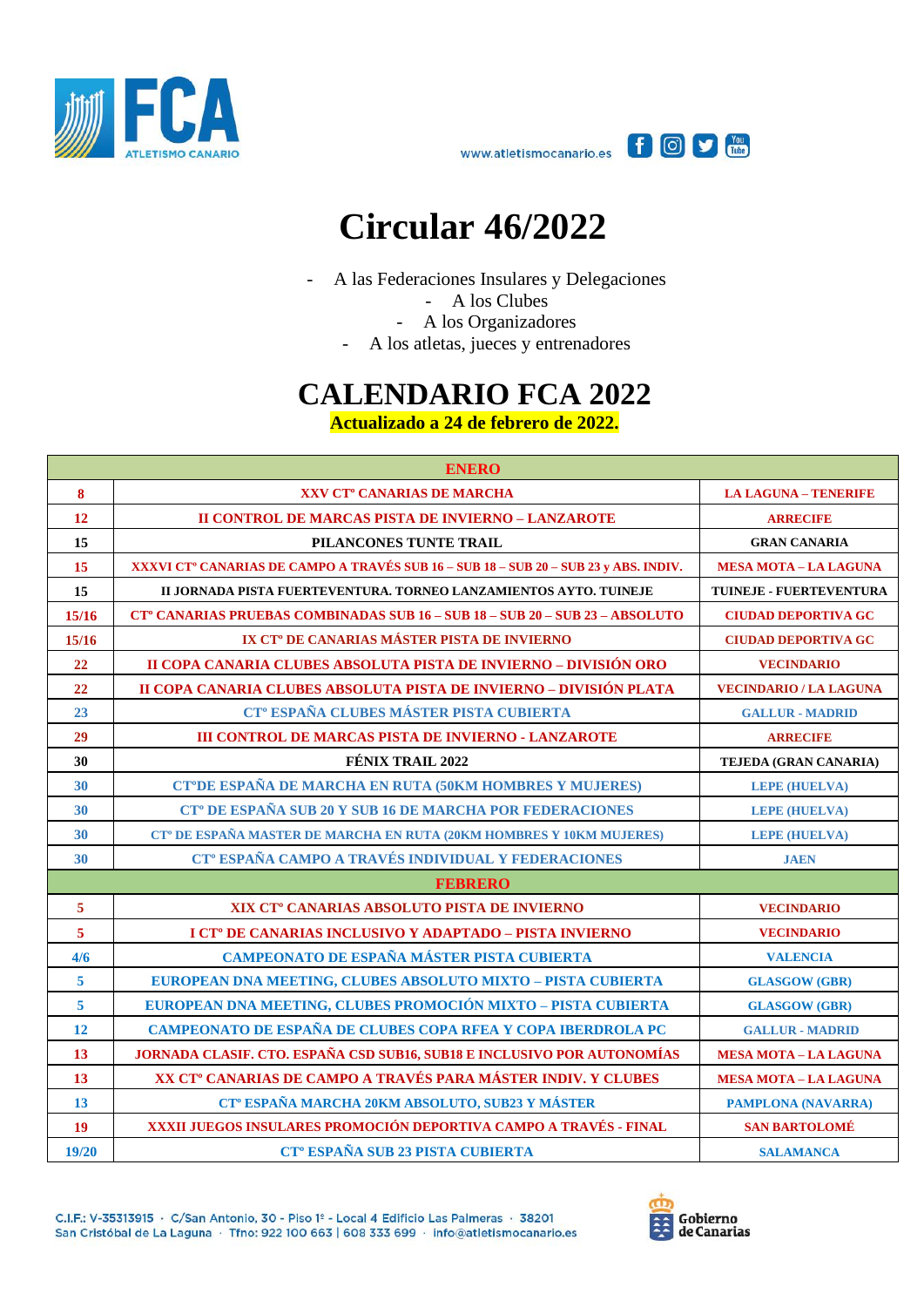





| <b>20</b>               | CT <sup>°</sup> ESPAÑA RUTA 1/2 MARATÓN Y 5KM - ABSOLUTO Y MÁSTER                         | <b>PATERNA (VALENCIA)</b>         |
|-------------------------|-------------------------------------------------------------------------------------------|-----------------------------------|
| 25/27                   | CT <sup>°</sup> ESPAÑA PISTA CUBIERTA ABSOLUTO                                            | <b>OURENSE</b>                    |
| 26                      | II COPA CANARIA CLUBES MÁSTER                                                             | <b>LA LAGUNA - TENERIFE</b>       |
| 26                      | I COPA CANARIA CLUBES SUB20                                                               | <b>LA LAGUNA - TENERIFE</b>       |
| 27                      | CT <sup>°</sup> ESPAÑA LANZAMIENTOS LARGOS INVIERNO                                       | <b>MOTRIL (GRANADA)</b>           |
|                         | <b>MARZO</b>                                                                              |                                   |
| $\overline{\mathbf{4}}$ | I CONTROL DE MARCAS AIRE LIBRE - LANZAROTE                                                | <b>ARRECIFE</b>                   |
| $\overline{5}$          | 1 <sup>a</sup> j. CAMPO A TRAVÉS – LA PALMA                                               | <b>LA PALMA</b>                   |
| 5/6                     | CT <sup>°</sup> DE CANARIAS MÁSTER LANZAMIENTOS LARGOS                                    | <b>TUINEJE - FUERTEVENTURA</b>    |
| 5/6                     | CT <sup>°</sup> DE CANARIAS DE LANZAMIENTOS LARGOS SUB16, SUB18, SUB20, SUB23 Y ABS.      | <b>TUINEJE - FUERTEVENTURA</b>    |
| 5/6                     | CT <sup>°</sup> ESPAÑA SUB 18 PISTA CUBIERTA                                              | <b>VALENCIA</b>                   |
| $\sqrt{5}$              | TRANSGRANCANARIA MARATÓN                                                                  | <b>GRAN CANARIA</b>               |
| <b>12</b>               | CT <sup>°</sup> CANARIAS DE CAMPO A TRAVÉS CAT. MENORES (SUB 8 - SUB 10 - SUB 12 - SUB 14 | <b>HOYA MORCILLO -EL HIERRO</b>   |
| 12/13                   | CT <sup>°</sup> ESPAÑA SUB 20 DE PISTA CUBIERTA                                           | <b>ANTEQUERA</b>                  |
| 13                      | CT <sup>°</sup> DE ESPAÑA CSD EN EDAD ESCOLAR DE CAMPO A TRAVÉS                           | <b>GETAFE (MADRID)</b>            |
| 13                      | CT <sup>°</sup> ESPAÑA MÁSTER CAMPO A TRAVÉS INDIVIDUAL, CLUBES Y RELEVOS                 | HORMACHUELOS (CÓRDOBA)            |
| 19                      | FESTIVAL A BENEFICIO DE LA INVESTIACIÓN DEL CANCER                                        | <b>LA LAGUNA - TENERIFE</b>       |
| 20                      | VII LPA TRAIL                                                                             | LAS PALMAS DE GRAN CANARIA        |
| 26                      | I CARRERA GUAMASA                                                                         | <b>GUAMASA - TENERIFE</b>         |
| 26                      | <b>CT<sup>°</sup> ESPAÑA TRAIL RUNNING MÁSTER</b>                                         | <b>LAS PALMAS DE GRAN CANARIA</b> |
| 26                      | 1ª JORNADA DE LA XXVI LIGA CANARIA DE CLUBES 1ª CATEGORÍA                                 | <b>LAS PALMAS</b>                 |
| 26                      | 1ª JORNADA DE LA XXVI LIGA CANARIA DE CLUBES 2ª CATEGORÍA                                 | <b>LAS PALMAS</b>                 |
| 26/27                   | CT <sup>°</sup> ESPAÑA SUB 16 DE PISTA CUBIERTA                                           | <b>SABADELL</b>                   |
| 26/27                   | CT <sup>°</sup> ESPAÑA DE LANZAMIENTOS LARGOS DE INVIERNO - MASTER                        | <b>BADAJOZ</b>                    |
|                         | <b>ABRIL</b>                                                                              |                                   |
| $\overline{2}$          | 2ª JORNADA DE LA XXVI LIGA CANARIA DE CLUBES 1ª CATEGORÍA                                 | <b>SANTA CRUZ DE TENERIFE</b>     |
| $\overline{2}$          | 1ª JORNADA DE LA XXVI LIGA CANARIA DE CLUBES 2ª CATEGORÍA                                 | <b>SANTA CRUZ DE TENERIFE</b>     |
| 2/3                     | CT <sup>°</sup> ESPAÑA DE LANZAMIENTOS LARGOS DE INVIERNO - MENORES                       | <b>CASTELLÓN</b>                  |
| $\mathbf{3}$            | CT <sup>°</sup> ESPAÑA TRAIL RUNNING ABSOLUTO                                             | ZAHARA (CÁDIZ)                    |
| 3                       | XXV MEDIO MARATÓN DE LAS GALLETAS                                                         | <b>LAS GALLETAS - TENERIFE</b>    |
| $\mathbf{3}$            | CT <sup>°</sup> ESPAÑA MARATÓN ABSOLUTO Y MÁSTER                                          | <b>ZARAGOZA</b>                   |
| $\boldsymbol{9}$        | CT <sup>°</sup> ESPAÑA MILLA RUTA Y ABSOLUTO                                              | <b>BREÑA BAJA (LA PALMA)</b>      |
| 9                       | TROFEO IBÉRICO Y CTO. ESPAÑA 10.000 ABSOLUTO Y SUB23                                      | <b>COIMBRA - PORTUGAL</b>         |
| $\overline{9}$          | CT <sup>a</sup> DE ESPAÑA 5.000 ML SUB20 Y SUB18                                          | <b>COIMBRA - PORTUGAL</b>         |
| 23                      | 3ª JORNADA DE LA XXVI LIGA CANARIA DE CLUBES 1ª CATEGORÍA                                 | <b>LAS PALMAS</b>                 |
| 23                      | 2 <sup>a</sup> JORNADA DE LA XXVI LIGA CANARIA DE CLUBES 2 <sup>a</sup> CATEGORÍA         | <b>LAS PALMAS</b>                 |
| 23                      | CT <sup>°</sup> ESPAÑA ABSOLUTO ULTRA TRAIL RUNNING                                       | PENYAGOLOSA (CASTELLÓN)           |
| 23                      | <b>CT<sup>°</sup> ESPAÑA TRAIL RUNNING MÁSTER</b>                                         | STA. MARÍA DE GUÍA - GC           |
| 23                      | <b>ENTRE CORTIJOS 2022</b>                                                                | STA. MARÍA DE GUÍA - GC           |

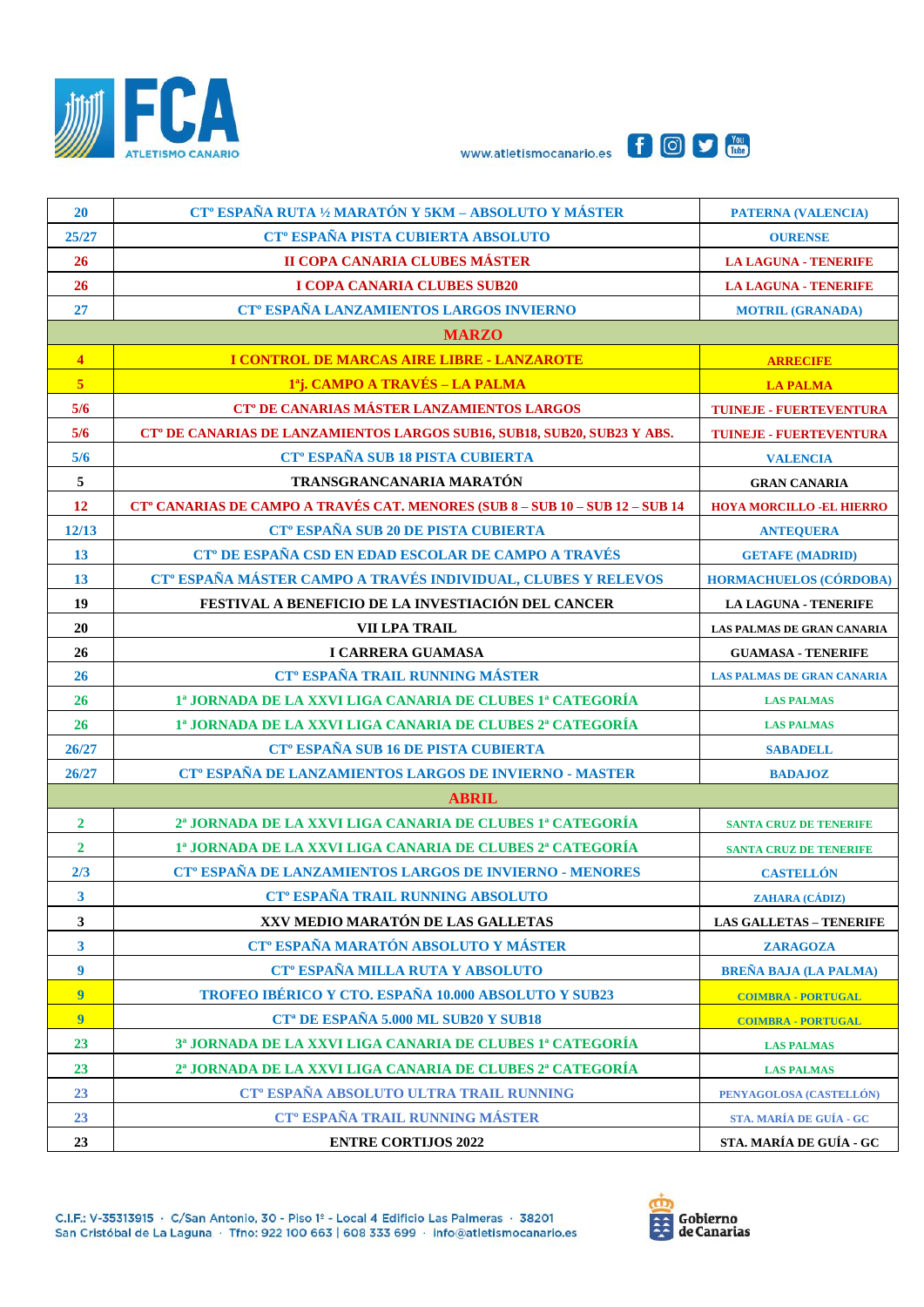





| 30                      | I CONTROL MARCAS AIRE LIBRE - LA PALMA                                                                 | <b>SANTA CRUZ LA PALMA</b>    |  |
|-------------------------|--------------------------------------------------------------------------------------------------------|-------------------------------|--|
| 30                      | CT <sup>°</sup> ESPAÑA CLUBES DIVISIÓN DE HONOR - 1º JORNADA                                           | <b>VARIAS SEDES</b>           |  |
| 30                      | CT <sup>°</sup> ESPAÑA CLUBES PRIMERA DIVISIÓN - 1º JORNADA                                            | <b>VARIAS SEDES</b>           |  |
| <b>MAYO</b>             |                                                                                                        |                               |  |
| $\boldsymbol{8}$        | CT <sup>°</sup> ESPAÑA TRAIL RUNNING POR FEDERACIONES AUTONÓMICAS                                      | <b>BERGA (BARCELONA)</b>      |  |
| 7/8                     | CT <sup>®</sup> DE CANARIAS PRUEBAS COMBINADAS DE AIRE LIBRE SUB-16, SUB18, SUB20, SUB23, ABS Y MÁSTER | <b>A DESIGNAR</b>             |  |
| 14                      | <b>II CONTROL MARCAS AIRE LIBRE - LA PALMA</b>                                                         | <b>SANTA CRUZ LA PALMA</b>    |  |
| 14                      | CT <sup>°</sup> ESPAÑA CLUBES DIVISIÓN DE HONOR - 2° JORNADA                                           | <b>VARIAS SEDES</b>           |  |
| 14                      | CT <sup>°</sup> ESPAÑA CLUBES PRIMERA DIVISIÓN - 3 <sup>°</sup> JORNADA                                | <b>VARIAS SEDES</b>           |  |
| 14/15                   | CT <sup>°</sup> DE CANARIAS DE AIRE LIBRE MÁSTER                                                       | <b>A DESIGNAR</b>             |  |
| 14/15                   | <b>CT<sup>°</sup> DE CANARIAS PENTATHLON DE LANZAMIENTOS</b>                                           | <b>A DESIGNAR</b>             |  |
| 20/21                   | <b>CT<sup>°</sup> IBEROAMERICANO</b>                                                                   | <b>LA NUCIA (ALICANTE)</b>    |  |
| 21                      | <b>CT<sup>°</sup> ESPAÑA CLUBES SUB20</b>                                                              | <b>A DESIGNAR</b>             |  |
| 21/22                   | <b>CT<sup>°</sup> DE CANARIAS DE AIRE LIBRE SUB16 DGD - EDAD ESCOLAR</b>                               | <b>A DESIGNAR</b>             |  |
| 21/22                   | <b>CT<sup>°</sup> CANARIAS DE AIRE LIBRE SUB18 y SUB23</b>                                             | <b>A DESIGNAR</b>             |  |
| 21/22                   | CT <sup>®</sup> ESPAÑA FEDERACIONES AUTONÓMICAS PRUEBAS COMBINADAS                                     | <b>SORIA</b>                  |  |
| 28                      | 4ª JORNADA DE LA XXVI LIGA CANARIA DE CLUBES 1ª CATEGORÍA                                              | <b>SANTA CRUZ DE TENERIFE</b> |  |
| 28                      | 2 <sup>a</sup> JORNADA DE LA XXVI LIGA CANARIA DE CLUBES 2 <sup>a</sup> CATEGORÍA                      | <b>SANTA CRUZ DE TENERIFE</b> |  |
| 29                      | <b>NEON RUN SPAIN - LA PALMA 2022</b>                                                                  | <b>LOS LLANOS DE ARIDANE</b>  |  |
| 29                      | <b>CT<sup>°</sup> DE CANARIAS DE 5 KMS. EN RUTA</b>                                                    | <b>LOS LLANOS DE ARIDANE</b>  |  |
| 28/29                   | CT <sup>°</sup> ESPAÑA SUB14 INDIVIDUAL                                                                | <b>TORREVIAJA (ALICANTE)</b>  |  |
| 28/29                   | CT <sup>°</sup> ESPAÑA PRUEBAS COMBINADAS MÁSTER                                                       | <b>A DESIGNAR</b>             |  |
| 28/29                   | CT <sup>°</sup> ESPAÑA PENTATLÓN LANZAMIENTOS MÁSTER                                                   | <b>A DESIGNAR</b>             |  |
| 28/29                   | <b>CT<sup>°</sup> ESPAÑA 10.000 Y MILLA MÁSTER</b>                                                     | <b>A DESIGNAR</b>             |  |
|                         | <b>JUNIO</b>                                                                                           |                               |  |
| 4                       | <b>CT<sup>°</sup> ESPAÑA DE FEDERACIONES SUB18</b>                                                     | <b>VALLADOLID</b>             |  |
| $\overline{\mathbf{4}}$ | <b>CT<sup>°</sup> ESPAÑA CLUBES MÁSTER 1ª DIVISIÓN</b>                                                 | <b>A DESIGNAR</b>             |  |
| $\overline{\mathbf{4}}$ | CT <sup>°</sup> ESPAÑA CLUBES MÁSTER 2ª DIVISIÓN                                                       | <b>LA NUCIA (ALICANTE)</b>    |  |
| 4                       | CT <sup>°</sup> ESPAÑA CARRERAS DE MONTAÑA ABSOLTO, MÁSTER SUB23 Y SUB20                               | <b>RIOPAR (ALBACETE)</b>      |  |
| 4/5                     | XI MEETING INTERNACIONAL ARONA DE PRUEBAS COMBINADAS                                                   | <b>ARONA</b> (TF)             |  |
| <b>11</b>               | <b>III CONTROL MARCAS AIRE LIBRE - LA PALMA</b>                                                        | <b>SANTA CRUZ LA PALMA</b>    |  |
| <b>11</b>               | CT <sup>°</sup> ESPAÑA CLUBES DIVISIÓN DE HONOR - FINAL MUJERES                                        | <b>LA NUCIA /ALICANTE)</b>    |  |
| <b>11</b>               | CT <sup>°</sup> ESPAÑA CLUBES PRIMERA DIVISIÓN - FINAL MUJERES                                         | <b>LA NUCIA (ALICANTE)</b>    |  |
| 11/12                   | CT <sup>°</sup> ESPAÑA CLUBES DIVISIÓN DE HONOR - FINAL HOMBRES                                        | <b>LA NUCIA /ALICANTE)</b>    |  |
| 11/12                   | CT <sup>°</sup> ESPAÑA CLUBES PRIMERA DIVISIÓN - FINAL HOMBRES                                         | <b>LA NUCIA (ALICANTE)</b>    |  |
| <b>12</b>               | CT <sup>°</sup> ESPAÑA CLUBES SEGUNDA DIVISIÓN - FASE FINAL                                            | <b>A DESIGNAR</b>             |  |
| 17/19                   | <b>CT<sup>°</sup> ESPAÑA MÁSTER AIRE LIBRE</b>                                                         | <b>ARONA (TENERIFE)</b>       |  |
|                         |                                                                                                        |                               |  |
| 18/19                   | <b>CT<sup>°</sup> ESPAÑA SUB18</b>                                                                     | <b>JEREZ FRONTERA (CÁDIZ)</b> |  |

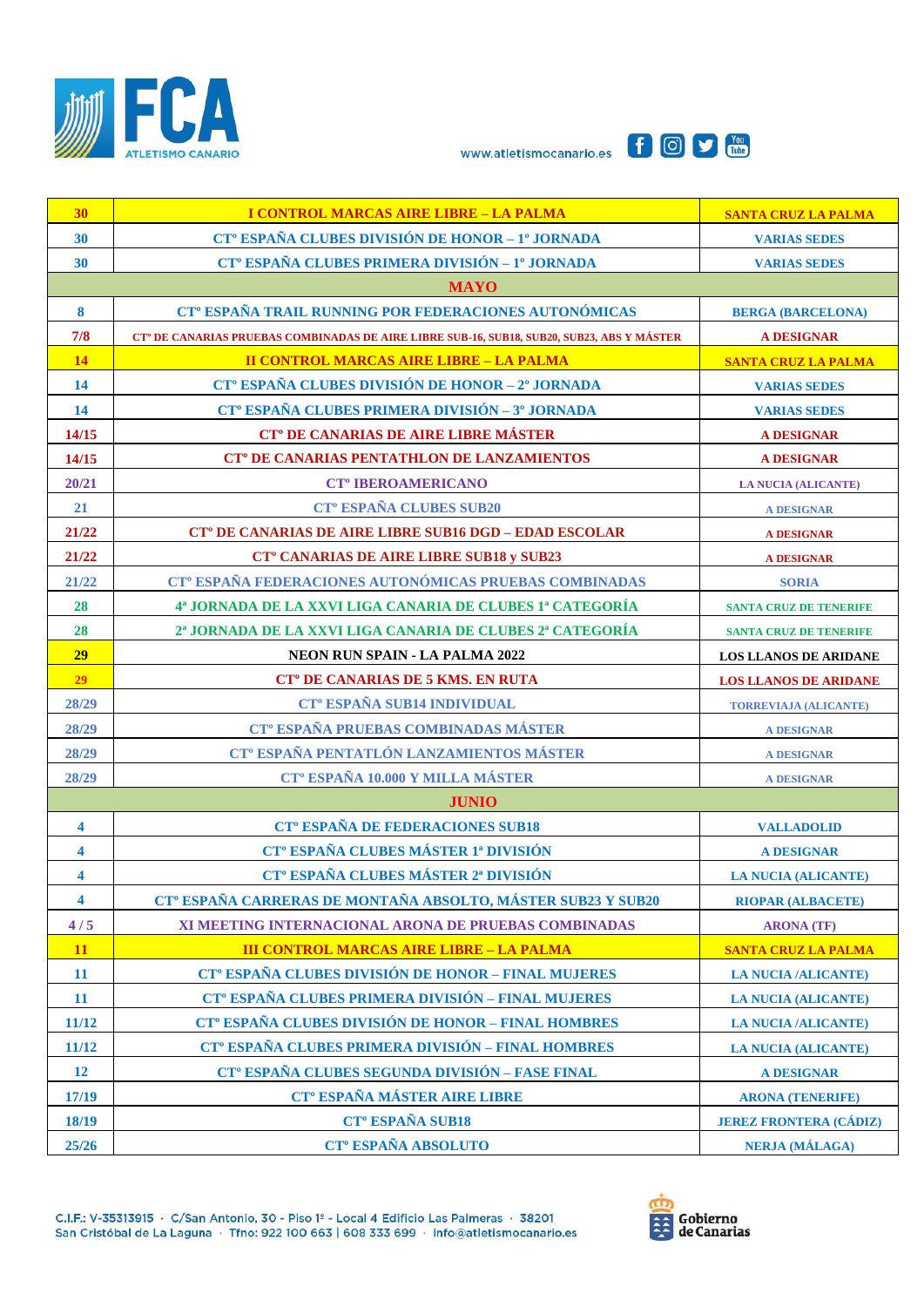





| 25/26                   | <b>CT<sup>°</sup> DE CANARIAS DE AIRE LIBRE PARA MENORES</b>         | <b>A DESIGNAR</b>              |  |
|-------------------------|----------------------------------------------------------------------|--------------------------------|--|
| <b>JULIO</b>            |                                                                      |                                |  |
| 30/3                    | <b>CAMPEONATO DE EUROPA OFF - ROAD</b>                               | <b>EL PASO (LA PALMA)</b>      |  |
| $\overline{2}$          | CT <sup>°</sup> DE ESPAÑA DE FEDERACIONES AUTONÓMICAS                | <b>GRANOLLERS (BARCELONA)</b>  |  |
| $\overline{2}$          | <b>CT<sup>°</sup> DE CANARIAS DE 10 KMS. EN RUTA</b>                 | <b>PUERTO DE LA CRUZ - TFE</b> |  |
| $\overline{2}$          | VII CARRERA URBANA PUERTO DE LA CRUZ                                 | PUERTO DE LA CRUZ - TFE        |  |
| 9/10                    | CT <sup>o</sup> ESPAÑA SUB23                                         | <b>SANTANDER</b>               |  |
| 9/10                    | <b>CT<sup>°</sup> DE CANARIAS DE AIRE LIBRE ABSOLUTO y SUB20</b>     | <b>A DESIGNAR</b>              |  |
| 9/10                    | I CT <sup>°</sup> DE CANARIAS INCLUSIVO Y ADAPTADO - AIRE LIBRE      | <b>A DESIGNAR</b>              |  |
| 16/17                   | <b>CT<sup>°</sup> ESPAÑA SUB20</b>                                   | <b>TORRENT (VALENCIA)</b>      |  |
| 23/24                   | <b>CT<sup>°</sup> DE ESPAÑA SUB16</b>                                | <b>AVILES</b>                  |  |
| 30/31                   | CT <sup>°</sup> ESPAÑA CLUBES PRUEBAS COMBINADAS                     | <b>A DESIGNAR</b>              |  |
|                         | <b>AGOSTO</b>                                                        |                                |  |
|                         | <b>SEPTIEMBRE</b>                                                    |                                |  |
| 30/1                    | XV REUNIÓN NACIONAL VETERANOS "CIUDAD DE LA LAGUNA"                  | <b>LA LAGUNA - TENERIFE</b>    |  |
|                         | <b>OCTUBRE</b>                                                       |                                |  |
| $\mathbf{3}$            | <b>IV CT<sup>°</sup> DE CANARIAS SUB14 POR EQUIPOS</b>               | <b>CIAT - TENERIFE</b>         |  |
| 8/9                     | CT <sup>°</sup> ESPAÑA FEDERACIONES PISTA SUB16 EDAD ESCOLAR         | <b>PAMPLONA (NAVARRA)</b>      |  |
| 15                      | V BEYOND THE COST SKY TOUR GRAN CANARIA                              | <b>GRAN CANARIA</b>            |  |
| 21/22                   | <b>CT<sup>°</sup> DE ESPAÑA SUB14 POR EQUIPOS</b>                    | <b>NERJA - MÁLAGA</b>          |  |
| 22                      | <b>CT<sup>°</sup> ESPAÑA CLUBES SUB16</b>                            | <b>A DESIGNAR</b>              |  |
| 29                      | CT <sup>°</sup> CANARIAS CAMPO A TRAVÉS CLUBES y RELEVOS MIXTOS      | <b>A DESIGNAR</b>              |  |
|                         | <b>NOVIEMBRE</b>                                                     |                                |  |
| 13                      | VIII MARATÓN DE TENERIFE NAVIERA ARMAS                               | SANTA CRUZ DE TENERIFE         |  |
| 27                      | CT <sup>°</sup> DE CANARIAS DE PISTA DE INVIERNO. CATEGORÍAS MENORES | <b>A DESIGNAR</b>              |  |
|                         | CT <sup>°</sup> ESPAÑA CLUBES CAMPO A TRAVÉS                         | <b>ATAPUERCA (BURGOS)</b>      |  |
|                         | <b>DICIEMBRE</b>                                                     |                                |  |
| $\overline{\mathbf{4}}$ | CT <sup>°</sup> ESPAÑA CLUBES SUB20 PISTA CUBIERTA                   | <b>A DESIGNAR</b>              |  |
| <b>11</b>               | CT <sup>°</sup> ESPAÑA MARCHA DE INVIERNO DE PROMOCIÓN               | <b>CIEZA (MURCIA)</b>          |  |
| 18                      | CT <sup>°</sup> ESPAÑA CLUBES SUB16 PISTA CUBIERTA                   | <b>A DESIGNAR</b>              |  |
|                         | <b>POR DESIGNAR</b>                                                  |                                |  |
|                         | CT <sup>°</sup> DE CANARIAS DE 1/2 MARATÓN DE MONTAÑA                |                                |  |
|                         | <b>CT<sup>°</sup> DE CANARIAS DE MILLA EN RUTA</b>                   |                                |  |
|                         | <b>CT<sup>°</sup> DE CANARIAS DE 1/2 MARATÓN</b>                     |                                |  |
|                         | <b>CT<sup>°</sup> DE CANARIAS DE MARATÓN</b>                         |                                |  |
|                         | CTO DE CANARIAS DE MILLA EN PISTA                                    |                                |  |
|                         | <b>CT<sup>°</sup> DE CANARIAS DE ENSEÑANZAS MEDIAS</b>               |                                |  |
|                         | <b>CT<sup>°</sup> DE CANARIAS DE MILLA EN RUTA</b>                   |                                |  |
|                         | CT <sup>°</sup> CANARIAS DE MILLA EN RUTA CATEGORÍAS MENORES         |                                |  |